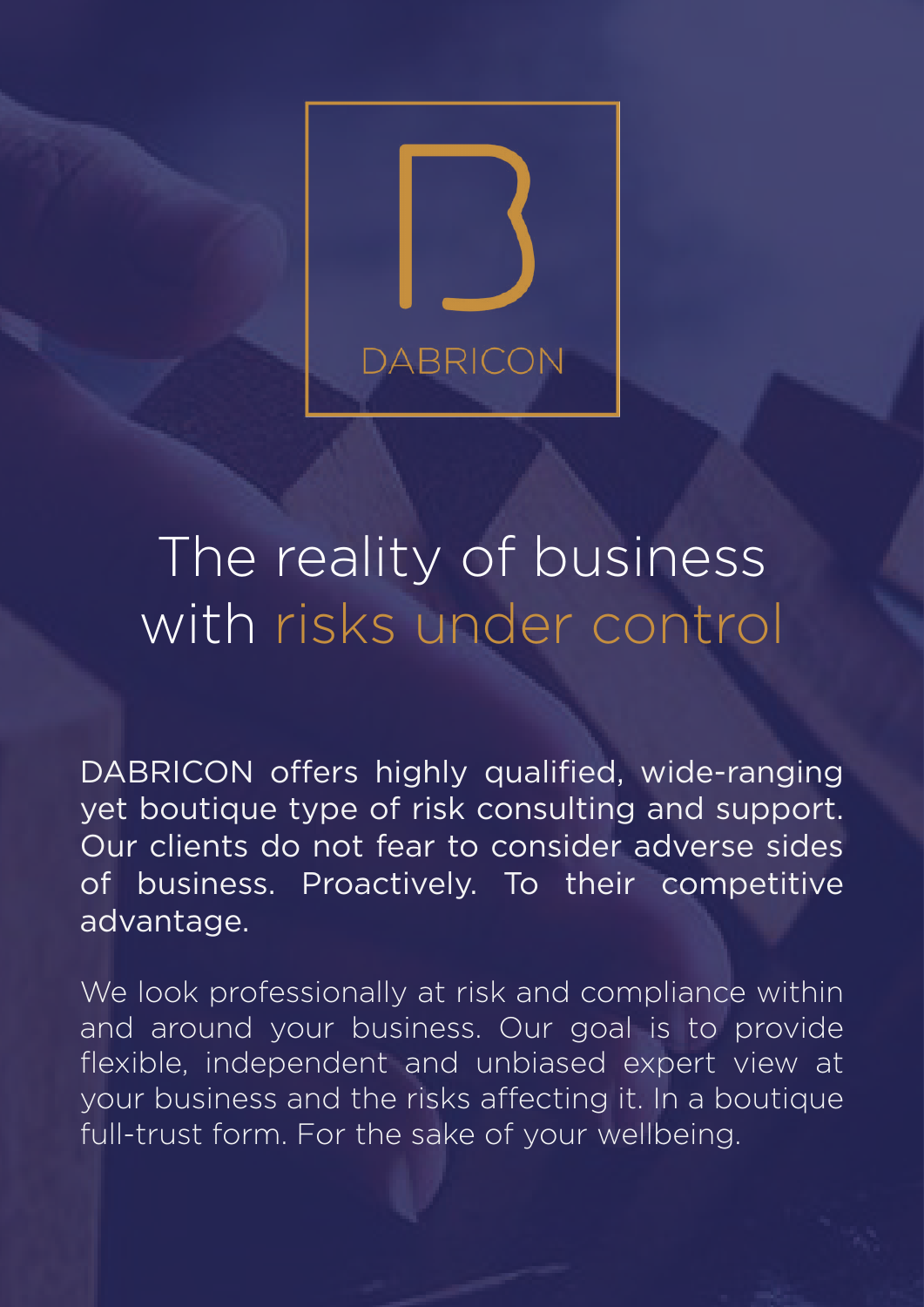### RISK PROJECT MANAGEMENT – RIPROMA™ Appropriate value safeguarding through risk management

The company has been running for a long time and your main focus had always been on business, profits and added value. But you feel that the business risks and compliance were put aside and that now is the right time to change this and make your company less vulnerable, more protected or even more efficient amid significant challenges the business world is creating.

Great starting position to adjust or newly setup risk management system in the right manner, so that your specifically hired and trained employees use the right technical means effectively to maximise benefits from the collaboration of both components. Herewith, you mitigate any previous doubts on the use of right experts, over- or underdeveloped technical means or their incorrect or not harmonised use.

Positive effects of appropriately setup risk management system are improved efficiency and performance, financial health, increase in shareholders´ value and better relationships with key stakeholders, including reputation. Lack of resources and/or tools, or their inefficiency, can lead to potential harm to the business - in all the above categories.

DABRICON can help tackling all of the situations through RPM© – a tailored system of assisting the client addressing the current status, naming the issues, suggesting solutions and assisting with implementation.

#### **RIPROMA™ can naturally be applied twofold: Preventing**

Each time you feel something is not right, but are unsure of the causes. We will assess the systems, processes, organization and functions, compare with procedures and live flows in the company and recommend how to make effective changes towards improving the systems to prevent negative effects of various risks and non-compliance.

#### **Resolving**

You already have evidence that something bad happened and the risk posed to the organization. You need to act quickly, efficiently and highly confidentially. We offer flexible and most delicate handling of all aspects of critical situations with an expert eye and professional, unbiased approach. Independent results of the highest quality to stakeholders including assistance with all necessary future steps to a) diminish negative effects already incurred AND b) remove any and all causes to protect against future occurrences.

### CORPORATE GOVERNANCE & COMPLIANCE MANAGEMENT – COGCOMA™

#### Govern your business aware of compliance and the risks

While speaking about corporate governance, different people may have different understanding as to what it stands for. Over the years from the Cadbury report (1992), it was associated with number of meanings. In core today, it should be dealt with in each firm that is serious about its appropriate organisation, roles, responsibilities, but also efficiency, integrity and ethics. In particular, when entering transaction, in a post-transactional operations or as a part of integration efforts.

On top of all of that, today´s world is full of regulations. International, national, business, ethics, profession wide. Majority of these are obligatory and you need to comply. Do you view it as unnecessary pain? Or necessary evil? Or are you one of those visionaries trusting appropriate compliance equals stronger business?

Either way, we help you to cope with all related challenges. And believe it or not, there are many. Setting up appropriate guidelines, training relevant personnel to understand, buy-in and follow. Harmonizing the compliance environment with key business operations, strengthening related control procedures, appropriately reporting on analytical outcomes and implementing measures to improve with the goal of making the business more compliant. Getting a grip on all of these challenges is our masterpiece.

We believe that the solution is broader than developing a solid compliance system. It's to make the compliance system efficiently operate within and with the key operations and risks - helping the business to grow regardless.

Biggest advantages having DABRICON at your side are speed, flexibility and effective application of suggested changes enabling your people, internal processes, external stakeholders and relationships inside and out adopting the necessary changes quickly. To the best benefit of the company´s changing environment.

### ENTREPRENEURIAL FORENSIC ASSISTANCE – ENFORA™ Get the best fire brigade to limit the damage

Sometimes things can get difficult. Being betrayed is not a good feeling. But if it harms your business, it gets even worse. It may even be question of survival. Those least prepared are most surprised.

In such critical situations, DABRICON is there to immediately lead in emergency process, set the scene for appropriate investigation aimed at gathering professional results fast and act with you or on your behalf to resolve and prevent it from happening again. With a clear aim to prevent such events in the future.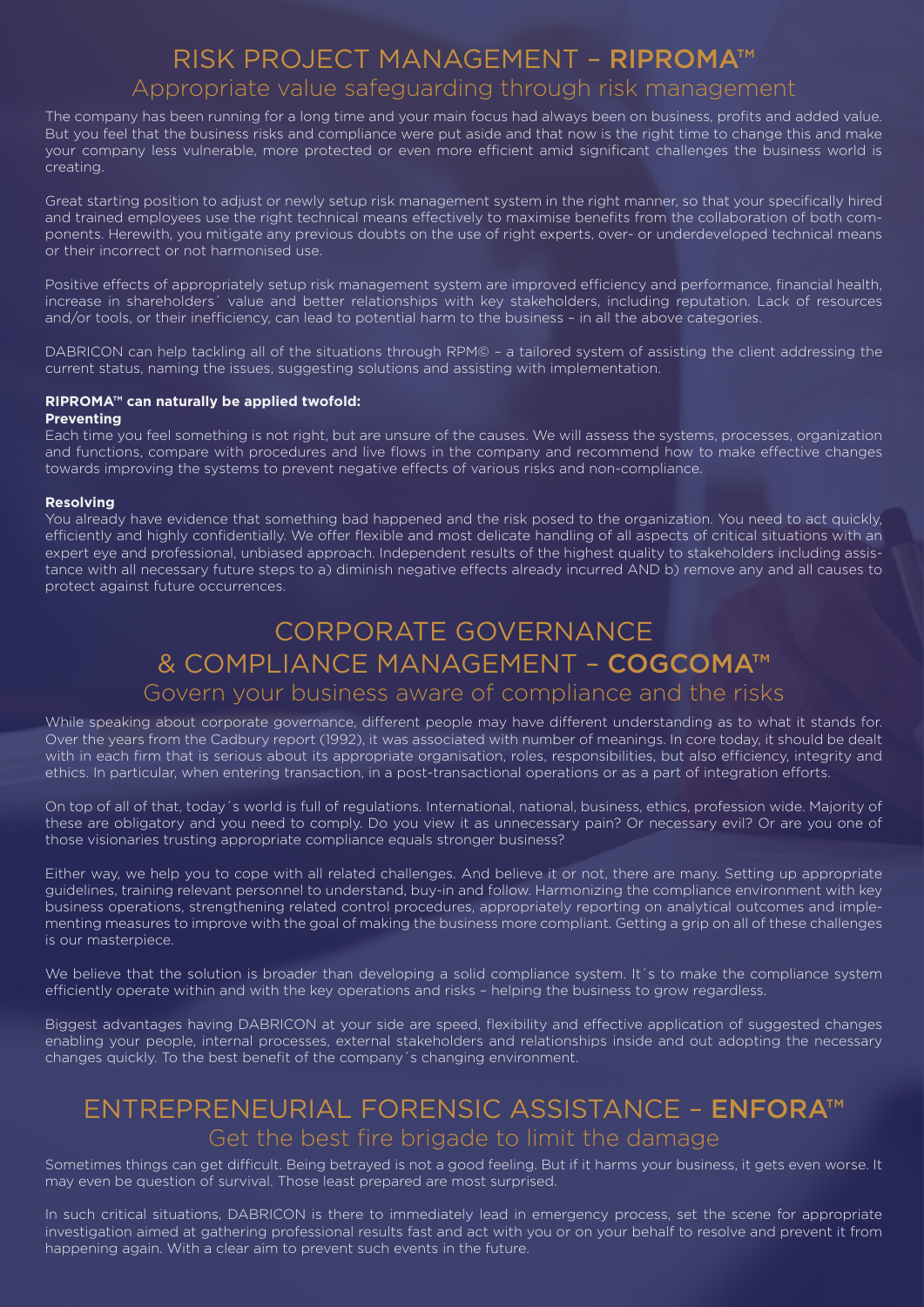### BUSINESS DATA RISK ANALYSES – BUDATRA™

Data is everywhere around us, each day multiplying and complicating. Effective use of data becomes increasingly difficult when company data systems are insufficiently set-up or not properly understood by the responsible personnel. Most of all, it is challenging to achieve measurable and relevant results from data analysis.

DABRICON enables you to look at your data from a risk management and compliance focus, according to your industry, size, business environment, risk appetite and other useful angles. DABRICON applies proven methodologies to analyse business data through focused segmenting and risk-grouping that lead to fast and efficient evaluation of 'as-is'. But we don´t count ones and zeros or check items on a test list. We go much further to understand what the data shows and how to apply to future operations. We apply the risk-expert-eye to interpret the results properly and derive the best possible application ofthose for real-life conditions to enhance your organisation´s processes and systems. This contributes to a stronger risk and compliance environment.

If your company, however already got into a significant trouble, resolving fraud or suspicion of it, DABRICON is your partner in such difficult situation. We are able to perform forensic analyses of electronic data, that most likely include key evidence on the perpetrator(s). Together we identify devices that contain such data and then we forensically secure the data in a manner accepted by the courts. We further define the data for in-depth forensic analyses in that we exclude the ones that cannot contribute to the investigation or are irrelevant. That speeds up the investigation and retains focus on important matters. The following analyses involve in particular forensic data indexation and keyword searches, that are carefully pre-defined based on suspicions and preliminary knowledge of facts. The outcome of these data procedures is uncovering of the fraud aspects, formulating the evidence and passing it onto the law enforcement bodies, as agreed with the client.

### COMPLEMENTARY NON-EXECUTIVE RISK ADVISORY – CONERA™

#### Have an independent risk-ear in your boardroom

Current business is operating in a hugely complex environment of highly demanding clientele, steadily advancing technologies and increasingly threatening risks. These factors are at the top of agenda of most C-level managers, who are expected to deal with them timely, efficiently and to best benefit of all relevant stakeholders.

This being an extremely demanding task, the boardrooms are often critically overloaded and delegate the utmost of the separate tasks to number of individual teams or managers. Unfortunately, such approach sometimes doesn't allow to connect the dots and make the individual implementations and installations of best practice technology, techniques and processes combine in one well-working system.

DABRICON helps you to manage the risk of investing loads of funds inefficiently with less than desired effect on your organisation. Through engaging our long-term board-level-advising experts into a non-executive C-level management position, you'll ensure most effective spend of time and efforts on managing risks, while having an external viewpoint, independent opponent, yet still risk-aware non-executive in your Board, that represents the best interests of the owners, supervisory board or other ruling body of your business. And very importantly – our engagement is limited, so no usual bonus/benefits/remuneration hassle with fix terms!

Talk to us on in what manner such engagement can be setup, length and depth or it and other the details of best representing your interests.

### VENTURE CAPITAL RISK ASSESSMENT – VECARIA™ Assess and stop the investment betrayal

Have you ever as a private equity firm, corporate or private investor been or currently are in situation of high sensitivity, feeling that your business partner or investment venture is betraying you? Are you considering taking measures against it? Do you wonder what the best strategy and tactics to take would be? Let´s have a confidential allround first meeting to identify the real issue, assess your needs and pressures and elaborate the best strategy to address it!

Through optimum combination of full expert understanding of the issue, gathering intelligence on the respective individuals and entities, using data analytics to crawl through the associated financial, accounting and communication data, we are able to efficiently assist you in preparing the right fight-back. Getting your assets, business and reputation back and removing all obstacles from your business´s operations.

### SPECIFIC ANALYTICAL ASSISTANCE – SPANAS™ Finding tailormade solutions to your specific needs

Any requirement of your business that is very specific, too complex, you have never dealt with or just simply don´t have capacity to address, it´s our delight to assist you to master it. Specific requirements, specific scope, specific setup, specific conditions. Best-fit results. To save, to protect and to grow your business into the future without bias.